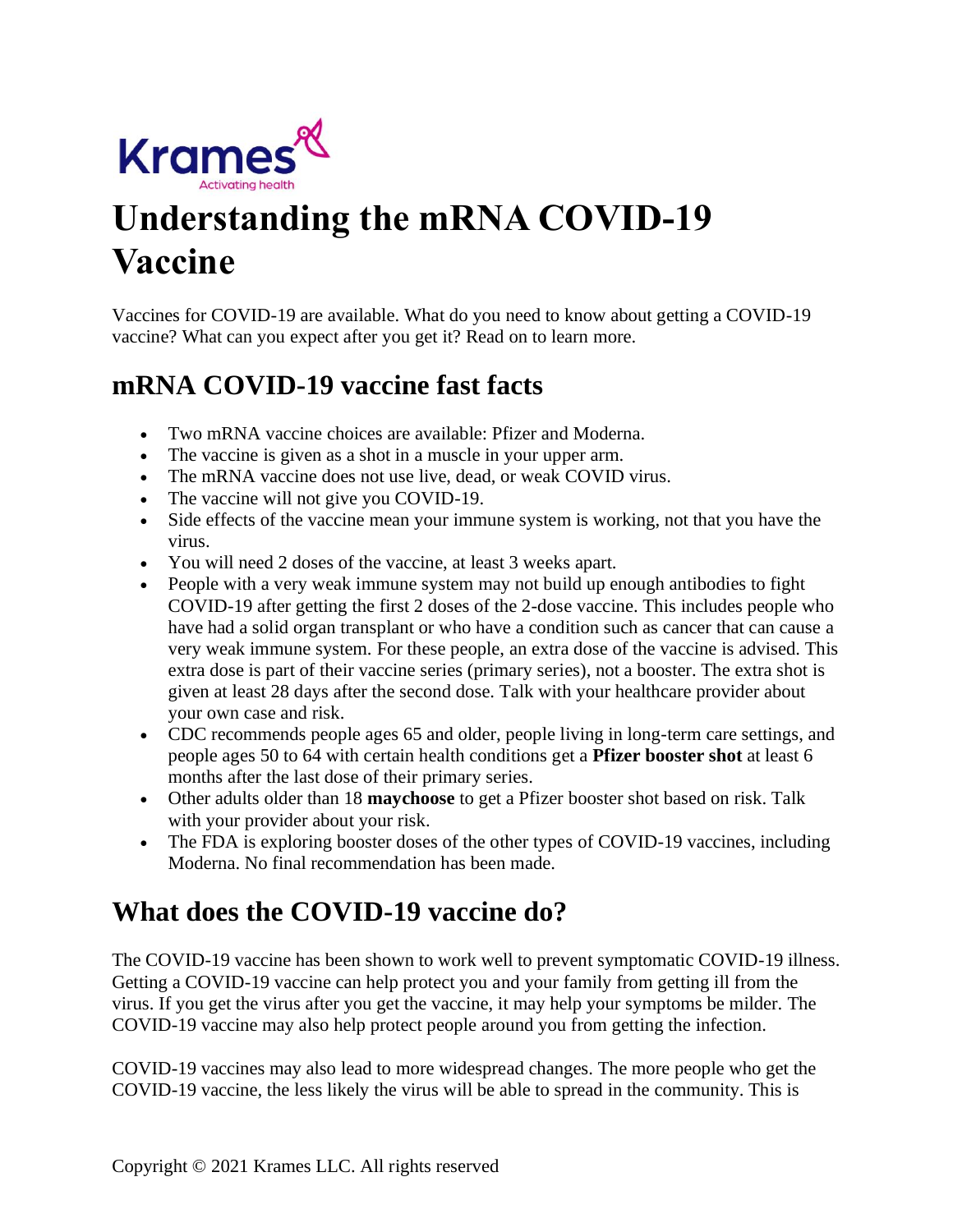called "herd immunity" or "community immunity." As more people get the vaccine, local and regional policies may be able to change about what types of businesses can be open and how people can gather together.

Schools may back in session in person faster. Workplaces may reopen. Events may be allowed, travel may resume for many people, and it may be easier to see family and friends.

# **Should I get a COVID-19 vaccine?**

The most important thing to do is talk with your healthcare provider. mRNA vaccines are approved to protect people against COVID-19, including those who are pregnant or breastfeeding. One vaccine is approved for people as young as 12. Talk with your healthcare provider about your risks and which vaccine may be best for you and your family.

People who have had COVID-19 may still benefit from the vaccine. Researchers don't yet exactly know how long natural immunity lasts after you have COVID-19. Your healthcare provider may advise you to get the vaccine if you had COVID-19 more than 90 days ago.

Tell your healthcare provider if you have ever had a severe allergic reaction to food or medicine. Talk with them about your risks if you carry an epinephrine autoinjector. This may affect your provider's advice to you about the vaccine.

# **How does an mRNA COVID-19 vaccine work?**

The COVID-19 mRNA vaccines are different from traditional vaccines. They're not made with live, dead, or weak virus. Instead, they're made with messenger ribonucleic acid (mRNA). This is a type of molecule that gives instructions for how to make different kinds of proteins. mRNA molecules are a natural part of our cells and how our bodies work.

The mRNA in the vaccines tells your cells how to make a harmless piece of a protein called a spike protein. This protein is found on the outside of the SARS-CoV-2 virus that causes COVID-19. Your immune system sees this spike protein as a threat, and creates antibodies and other defenses against it.

This will help your body's immune system recognize and fight the real virus if it ever shows up. It's kind of like recognizing someone by the hat they wear. Your body is then prepared to spot COVID-19 and fight it off before it grows in your body's cells.

# **How were the COVID-19 vaccines approved for safety?**

The COVID-19 mRNA vaccines have passed many tests in labs and in thousands of people, and meet strict standards from the FDA.

The vaccines were tested first in animals. They were then tested in a series of clinical trials that included thousands of people. All of the data from these tests was collected and submitted to the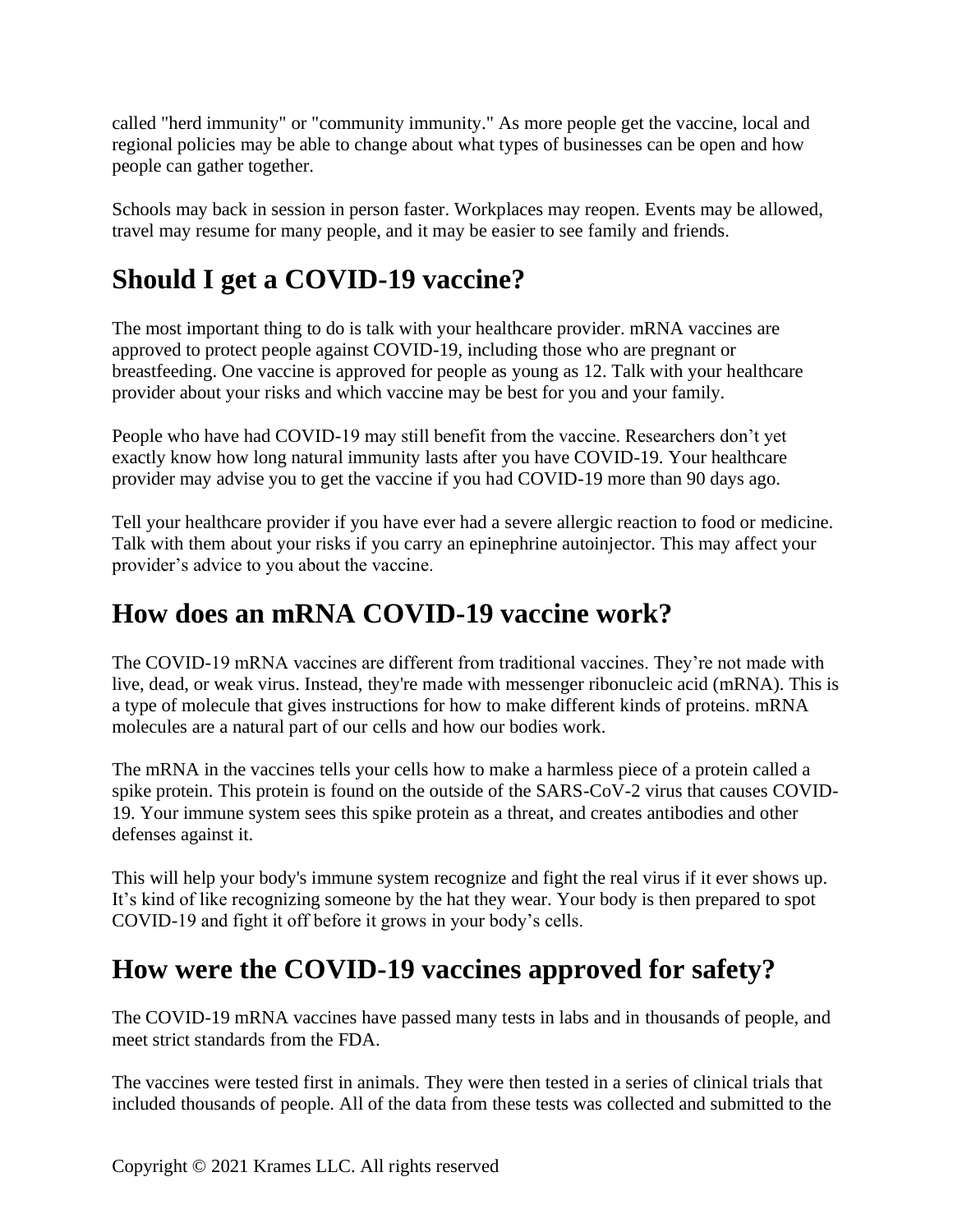FDA and other scientific groups. These committees of scientists and public health experts carefully look at the data to see if a vaccine is safe and effective. If the vaccine meets the FDA's strict standards of safety and quality, the agency tells the vaccine company they can make the vaccine for emergency use.

# **How is this vaccine ready so quickly?**

Researchers have been working with mRNA vaccines for many years. They are made more easily and safely in a lab than a vaccine that uses a virus. Because of this, they can also be made faster.

Vaccines have typically taken longer to be approved and come to market. But over many years of creating vaccines, research groups and public health agencies have been making the vaccine process work faster. For COVID-19, a special program called Operation Warp Speed (OWS) was created to help get COVID-19 vaccines ready even more quickly.

OWS is a partnership of the U.S. Department of Health and Human Services, the U.S. Department of Defense, and many medical research and manufacturing groups. These organizations agreed to work together as closely as possible to communicate and move through a robust process to develop safe COVID-19 vaccines more quickly. .

# **How much does the vaccine cost?**

The U.S. government is providing the vaccine **free** to U.S. residents. But the site where you get your vaccine may bill your health insurer for giving you the vaccine. Talk with your health insurer, local pharmacy, employer, or healthcare provider to find out more about a possible fee. You can't be denied a vaccine if you don't have health insurance or can't pay the fee yourself.

# **Getting the mRNA COVID-19 vaccine**

The vaccine is given as a shot in a muscle in your upper arm. You will need to have 2 doses, spaced 21 days or more apart. You'll need both of these doses to get the best COVID-19 protection from the vaccine.

People with a moderately or severely weak immune system may not build up enough antibodies to fight COVID-19 after getting the first 2 doses of the vaccine. They may need an extra dose.. This includes people who have had a solid organ transplant or who have a condition that causes a very weak immune system. The extra dose is given at least 28 days after the second dose. Talk with your healthcare provider about your situation and risk.

Follow instructions from the healthcare staff. Tell the staff if you have ever had a severe allergic reaction to food or medicine, or carry an epinephrine autoinjector. Tell them if you feel any reaction after you have the shot. You may be asked to stay for some time after getting the vaccine so you can be monitored.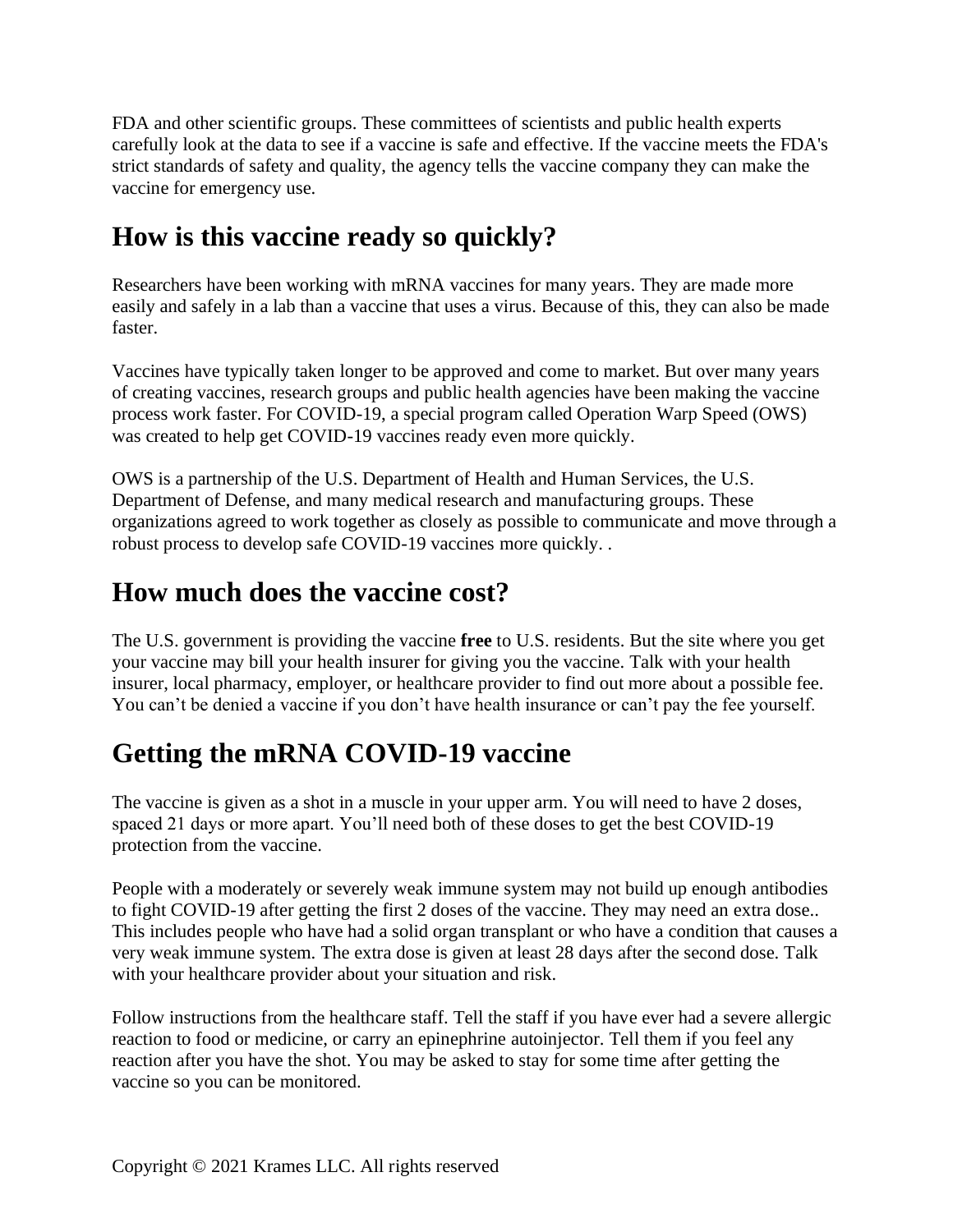## **Side effects: What to expect**

The vaccine will have side effects for some people. A vaccine activates a person's immune system. It causes the immune system to create antibodies to fight off a specific virus or bacteria. When your immune system goes into action, you may feel your immune system kick into gear as though it's fighting an illness. This does not mean you are infected with an illness. It means that your immune system is working.

People in the COVID-19 vaccine trials commonly had soreness where the shot was given, tiredness, headaches, muscle and joint aches, chills, and fever for a day or two. Fewer people had redness and swelling at the injection site. These are all signs that your immune system is working on its defense. You can get these kinds of effects after many kinds of vaccines. But these symptoms should last a short time. In comparison, COVID-19 symptoms can be severe and last much longer, and cause complications, long-term illness, and death. The FDA approval process makes sure that the discomfort and risks of a vaccine outweigh the risks and complications of the illness it helps prevent.

#### **Allergic reactions**

In general, the COVID-19 vaccines are very safe. They have been tested on thousands of people. **Non-severe allergic reactions** have happened in a few people up to 4 hours after getting the vaccine. The vaccine clinic may ask you to stay on-site for a period of time after you get the vaccine. This is to make sure you don't have an immediate reaction.

Talk with your healthcare provider before you get a COVID-19 vaccine. Tell them if you have ever had an immediate reaction to any vaccine, even if the reaction was not severe. Your provider will help you weigh the risks and benefits of the COVID-19 vaccine for you.

If you have an allergy to any ingredient in the mRNA COVID-19 vaccine, the CDC advises that you not get the vaccine. If you have had 1 dose of COVID-19 vaccine and you have an immediate allergic reaction, the CDC advises that you not get the second dose.

The CDC has a smartphone app called V-Safe to help you report side effects. The app will also send you reminders if you need a second vaccine dose. To access this app, see "To learn more" below.

#### **Severe symptoms**

If you get a COVID-19 vaccine and think you may be having a severe allergic reaction after leaving the vaccine clinic, call 911. Severe symptoms include:

- Trouble breathing
- Wheezing
- Trouble swallowing or feeling like your throat is closing
- Cool, moist, pale, or blue-tinted skin
- Hoarse voice or trouble speaking